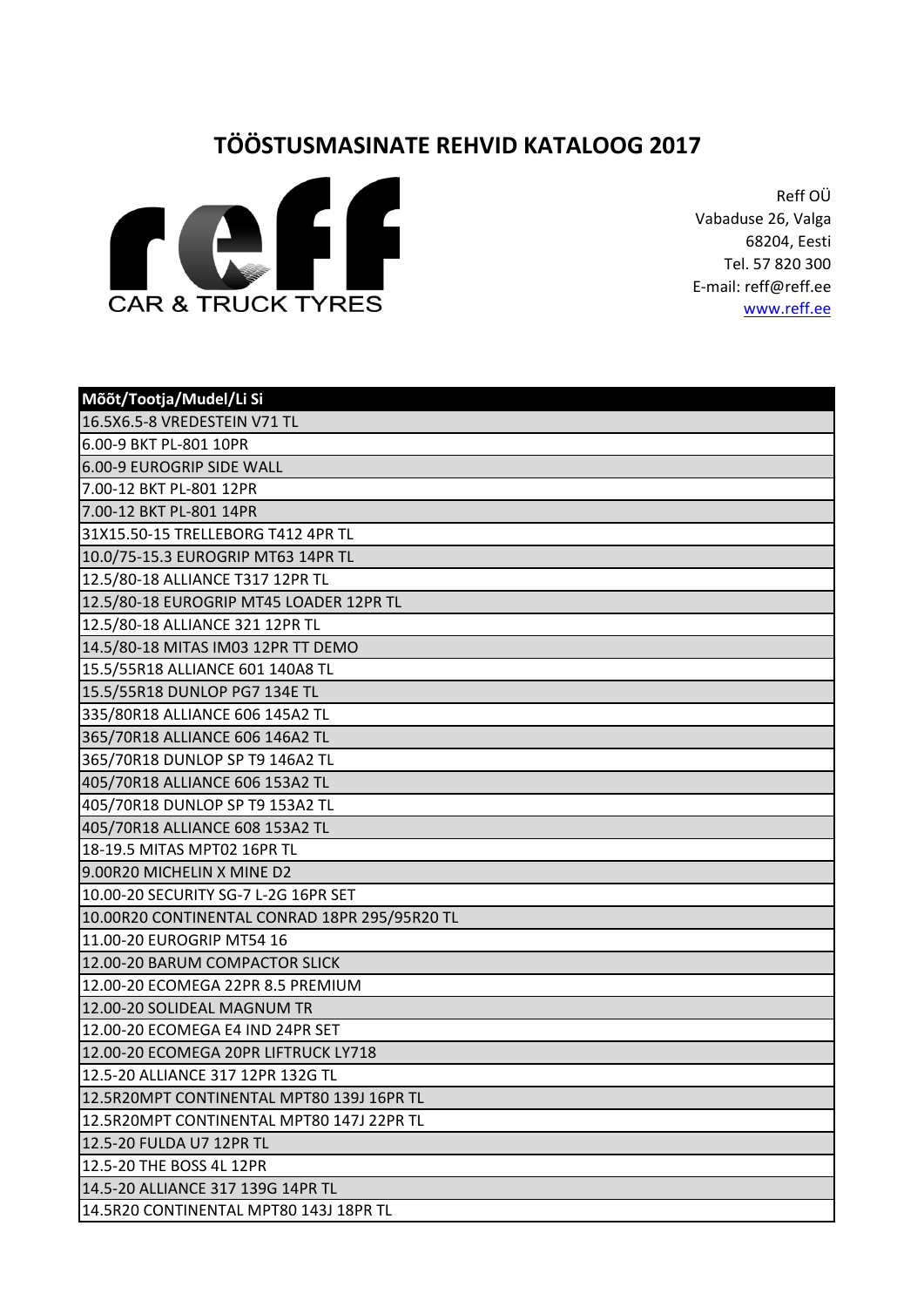| 14.5R20 CONTINENTAL MPT80 152J 22PR TL            |
|---------------------------------------------------|
| 14.5-20 EUROGRIP MT-54 14PR TL                    |
| 14.5-20 CONTINENTAL EM-30 12PR TL                 |
| 16.0/70-20 ALLIANCE 317 14PR 145G TL              |
| 16.0/70-20 BKT MP-567 14PR TL 4                   |
| 16.0/70-20 MITAS MPT05 14PR 145G TL 2             |
| 18-20 CONTINENTAL E7 RIB 08PR SAND SERVICE TT     |
| 22-20 CONTINENTAL E7 Grip 12PR TL SAND SERVICE    |
| 275/80R20 CONTINENTAL MPT81 134K TL               |
| 335/80R20 CONTINENTAL MPT81 147K TL               |
| 365/80R20 ALLIANCE 608 153A2 TL                   |
| 405/70R20 BRIDGESTONE VUT 155A2/143B TL           |
| 405/70R20 DUNLOP SP T9 155A2 TL                   |
| 405/70-20 EUROGRIP MT72 (AS) 14PR                 |
| 405/70R20 ALLIANCE 608 155A2 TL                   |
| 445/65R22.5 AEOLUS AGP23 169F TL                  |
| 12.00-24 BKT XL-GRIP 20PR TT                      |
| 12.00R24 BRIDGESTONE VCH IDU TT *2                |
| 12.00-24 ECOMEGA E4 IND 24PR SET                  |
| 13.00-24 GOODYEAR SGG-2A 12PR TL                  |
| 13.00-24 ADTRAK GRADER G2/L2 16PR TL              |
| 14.00-24 ALTURA GRIP MASTER GRADER 12PR TL        |
| 14.00-24 ALTURA GRIP MASTER ND E3 IND 28PR TT SET |
| 14.00-24 BRIDGESTONE RL IDU TT 28E3               |
| 14.00R24 MICHELIN XGC                             |
| 14.00R24 MAXAM MS202 ** E2/G2/L2 TL               |
| 14.00R24 AEOLUS A2366** IND-4 TL                  |
| 14.00R24 AEOLUS A2230** TL                        |
| 14.00R24 MICHELIN XMP E2 TL                       |
| 14.00-24 ARMOUR G2 GRADER 12PR TL                 |
| 16.00R24 MICHELIN XGLA2 TG TL                     |
| 17.5L-24 EUROGRIP TI09 12PR TL                    |
| 385/95R24 BRIDGESTONE VHS 170E TT *3              |
| 385/95R24 BRIDGESTONE VHS 170E TT *3              |
| 385/95R24 MICHELIN X-CRANE AT 170F                |
| 405/70R24 ALLIANCE 606 158A2 TL                   |
| 405/70-24 ALTURA MPT602 (OTR) 14PR TL             |
| 405/70R24 DUNLOP SP T9 158A2 TL                   |
| 405/70-24 EUROGRIP MT54 14PR                      |
| 405/70-24 ALTURA MPT800 (AS) 14PR TL              |
| 445/70R24 ALLIANCE 570 151G TL                    |
| 455/70R24 ALLIANCE 606 165A2 TL                   |
| 14.00R25 AEOLUS A2235 *** 170E TL                 |
| 14.00-25 BKT EM-937 28PR TT                       |
| 15.5-25 ALTURA GML L2 12PR TL                     |
| 15.5-25 MAXFIELD COVER MH                         |
| 15.5R25 MAXFIELD MH 1                             |
| 15.5R25 MICHELIN XTL-A TL                         |
| 16.00-25 AEOLUS G12/E3 32PR TL                    |
| 16.00-25 BRIDGESTONE RLS IDU TL                   |
|                                                   |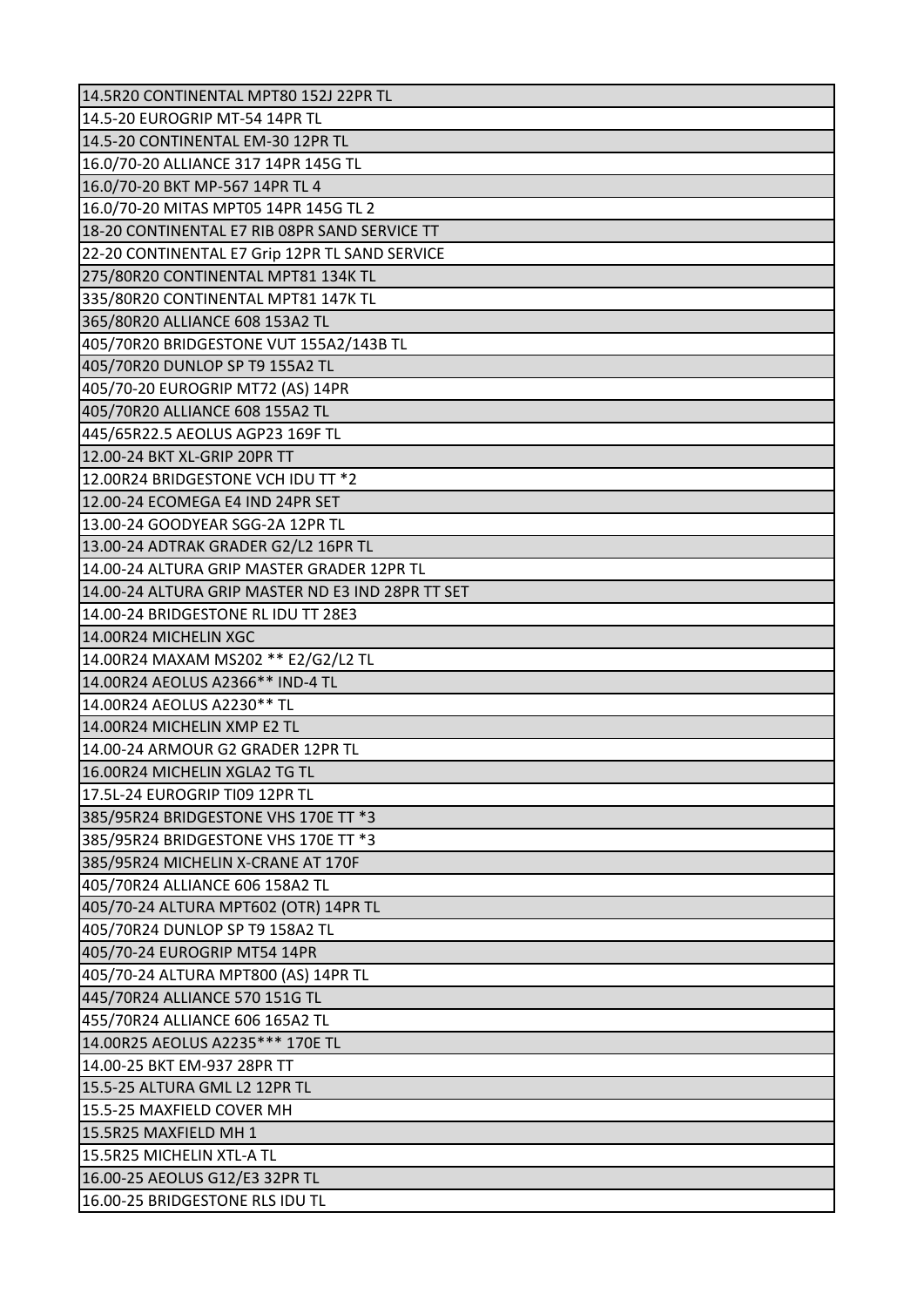| 16.00R25 BRIDGESTONE VCHD IDU TL *2            |
|------------------------------------------------|
| 16.00-25 ECOMEGA E4 IND 32PR TL                |
| 16.00R25 GOODYEAR EV-4A 197A2 TL 20/20         |
| 16.00R25 MICHELIN X-STRADDLE TL                |
| 16.00R25 MICHELIN XZM 200A5 TL STABILX         |
| 16.00R25 MAXFIELD MGC (OO)                     |
| 16.00R25 AEOLUS A2366/IND-4 *** TL             |
| 17.5R25 AEOLUS A2236 ** E3/L3 TL               |
| 17.5R25 AEOLUS A2233** L5 TL                   |
| 17.5-25 ARMOUR L-5 16PR TL                     |
| 17.5R25 MICHELIN XHA TL                        |
| 17.5R25 MICHELIN XTL-A TL                      |
| 17.5R25 MAXAM MS202 ** E2/G2/L2 TL             |
| 17.5R25 MAXAM MS501 ** REINFORCED L5 TL        |
| 17.5R25 MAXAM MS502 ** REINFORCED L5S TL       |
| 17.5R25 MAXFIELD COVER MH (OO)                 |
| 17.5R25 MAXFIELD M MINE D2 (GP)                |
| 17.5R25 AEOLUS A2200** L5S TL                  |
| 18.00-25 AEOLUS G30 E4 40PR TL                 |
| 18.00-25 ALTURA GRIP MASTER ND E4 IND 40PR TL  |
| 18.00-25 BKT PORT-KING 40PR TL IND4 GCRC 1     |
| 18.00-25 BRIDGESTONE ELS2 IDU TL 40PR          |
| 18.00-25 CROWNLAND L5-S 40PR TL 2              |
| 18.00-25 ECOMEGA CONTAINER HANDLER 40PR IDU TL |
| 18.00-25 ECOMEGA L4-S SMOOTH IND.40PR TL       |
| 18.00-25 GOODYEAR ELV-4B 40PR TL               |
| 18.00R25 MICHELIN XZM2 207A5 TL                |
| 18.00R25 BRIDGESTONE VEL E2A ** TL             |
| 18.00-25 MITAS EM-30 (NB57) 28PR TL            |
| 18.00-25 MITAS EM-20 (NB38) 28PR TL            |
| 20.5R25 AEOLUS A2236 ** E3/L3 TL               |
| 20.5R25 AEOLUS A2233** L5 TL                   |
| 20.5R25 AEOLUS A2239 ** L5 TL                  |
| 20.5R25 BRIDGESTONE VJT DE2 TL                 |
| 20.5R25 BRIDGESTONE VLT DE2+ TL                |
| 20.5R25 MAXFIELD M MINE D2                     |
| 20.5R25 MAXFIELD COVER MLDD2 (GP)              |
| 20.5R25 MAXFIELD COVER MLISSE (GP)             |
| 20.5-25 GOODYEAR SGL-E/L-2A 12PR TL            |
| 20.5R25 GOODYEAR GP-2B 186A2/168B TL           |
| 20.5R25 GOODYEAR RL-4K 193A2 TL                |
| 20.5R25 MICHELIN XADN TL                       |
| 20.5R25 MICHELIN X MINE D2 TL                  |
| 20.5R25 MICHELIN XHA2 DEMO TL                  |
| 20.5R25 MAXAM MS202** E2/G2/L2 TL              |
| 20.5R25 MAXAM MS301 ** E3/L3 TL                |
| 20.5R25 MAXAM MS501 ** REINFORCED L5 TL        |
| 20.5R25 MAXFIELD COVER MH (OO)                 |
| 20.5R25 MAXFIELD COVER 080 SNOWPLUS (OO)       |
| 20.5R25 GOODYEAR RT-3B TL                      |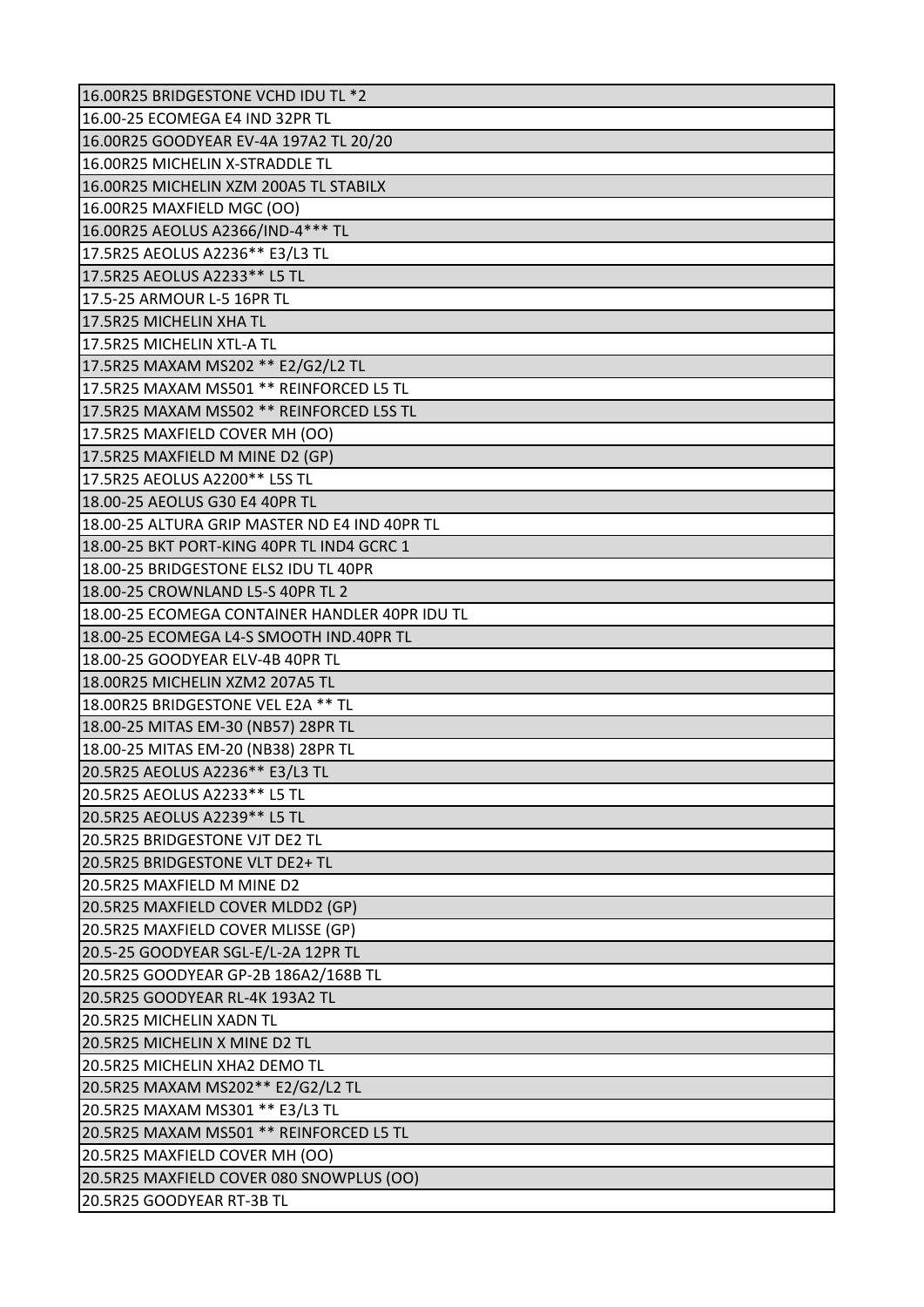| 20.5R25 MICHELIN XHA2 TL                         |  |
|--------------------------------------------------|--|
| 20.5R25 YOKOHAMA RB-31* L3 TL                    |  |
| 20.5R25 ALLIANCE 925 193A2 TL                    |  |
| 20.5R25 BRIDGESTONE VKT E2ALS 1* DEMO            |  |
| 23.5R25 AEOLUS A2239** L5 TL                     |  |
| 23.5R25 AEOLUS A2200** L5S TL                    |  |
| 23.5R25 BRIDGESTONE VSDT D2A TL *2               |  |
| 23.5R25 MAXFIELD COVER MADN (GP)                 |  |
| 23.5R25 MAXFIELD COVER MLDD2 (GP)                |  |
| 23.5R25 GOODYEAR RL-5K 201A2 TL                  |  |
| 23.5R25 MICHELIN XLD D2 A TL                     |  |
| 23.5R25 MICHELIN XHA2 TL                         |  |
| 23.5R25 MICHELIN XHA2 TL DEMO                    |  |
| 23.5R25 MAXAM MS202 ** E2/G2/L2 TL SNOWEXTRA     |  |
| 23.5R25 MAXAM MS301 ** E3/L3 TL                  |  |
| 23.5R25 MAXAM MS501 ** MINEXTRA REINFORCED L5 TL |  |
| 23.5R25 MAXAM MS502 ** REINFORCED L5S TL         |  |
| 23.5R25 YOKOHAMA RB-31* L3 TL                    |  |
| 23.5R25 MAXFIELD MH2 (GP)                        |  |
| 26.5-25 AEOLUS G12/L3 28PR TL                    |  |
| 26.5-25 AEOLUS G1/L5S 32PR TL                    |  |
| 26.5R25 AEOLUS A2200** L5S TL                    |  |
| 26.5R25 AEOLUS A2233 ** L5 TL                    |  |
| 26.5R25 BRIDGESTONE VMT TL DEMO                  |  |
| 26.5R25 BRIDGESTONE VLT DE2+ 202A2 TL            |  |
| 26.5R25 BRIDGESTONE VSDL D2A TL *1               |  |
| 26.5R25 BRIDGESTONE VSDT D2A TL *1               |  |
| 26.5R25 MAXFIELD COVER MADT                      |  |
| 26.5R25 MAXFIELD COVER MK (CI)                   |  |
| 26.5R25 MAXFIELD COVER MHA KZ-061 (OO)           |  |
| 26.5R25 MAXFIELD MADN (GP)                       |  |
| 26.5R25 MAXFIELD MH (GP)                         |  |
| 26.5R25 MAXFIELD MLDD2 (GP)                      |  |
| 26.5R25 GOODYEAR RL-2+ 193B TL                   |  |
| 26.5R25 MICHELIN XADN TL                         |  |
| 26.5R25 MICHELIN XA DT 193B TL                   |  |
| 26.5R25 MICHELIN X-SUPER TL TERRAIN AD           |  |
| 26.5R25 MICHELIN XLD D2 A TL                     |  |
| 26.5R25 MICHELIN XHA2 TL                         |  |
| 26.5R25 MICHELIN XHA DEMO TL                     |  |
| 26.5R25 MAXAM MS302 ** E3/L3 TL                  |  |
| 26.5R25 MAXAM MS405 ** E4/L4 TL                  |  |
| 26.5R25 MAXAM MS501 ** REINFORCED L5 TL          |  |
| 26.5R25 MAXAM MS502 ** REINFORCED L5S TL         |  |
| 26.5R25 MICHELIN XHA2 TL DEMO                    |  |
| 26.5R25 AEOLUS A2239** L5 TL                     |  |
| 26.5R25 MAXFIELD M MINE D2 (GP)                  |  |
| 26.5-25 MITAS NB57 26PR TL                       |  |
| 26.5R25 YOKOHAMA RT-41** L4/E4 TL                |  |
| 26.5R25 AEOLUS AE47 ** TL                        |  |
|                                                  |  |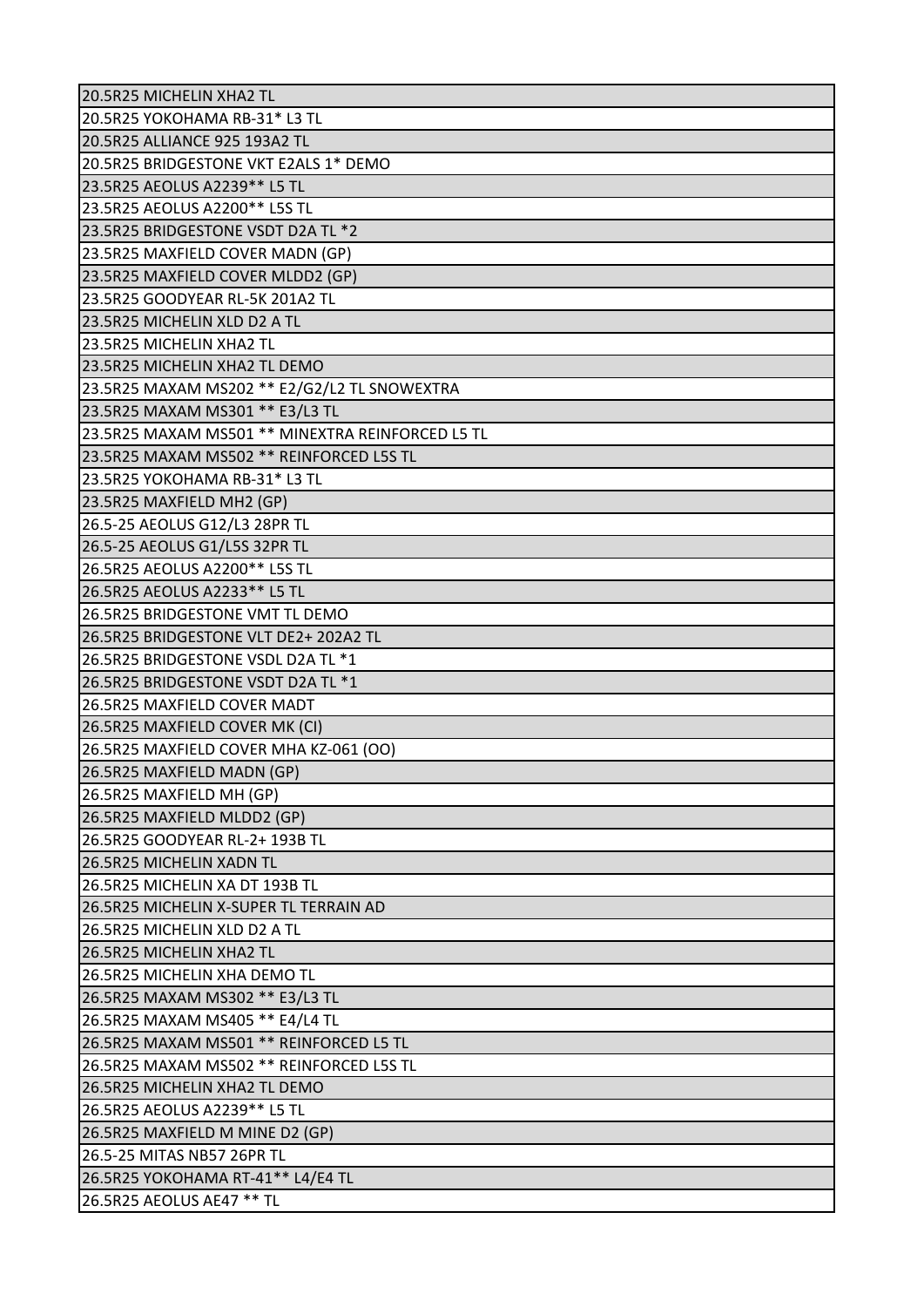| 26.5R25 MAXFIELD MHA-2 (VITTI) L-3 TL         |
|-----------------------------------------------|
| 26.5R25 AEOLUS AL59** L5 TL                   |
| 26.5-25 MITAS EM-60 32PR TL                   |
| 26.5-25 CONTINENTAL LC100 32PR TL             |
| 29.5R25 AEOLUS A2237** E3/L3 TL               |
| 29.5R25 BRIDGESTONE VMT TL                    |
| 29.5R25 BRIDGESTONE VLTS DE2 TL               |
| 29.5-25 DUNLOP PG6S E3/L3 22PR TL             |
| 29.5R25 MAXFIELD COVER MADN (GP)              |
| 29.5R25 MAXFIELD COVER MH (GP)                |
| 29.5R25 MAXFIELD COVER MLDD2 (GP)             |
| 29.5R25 MAXFIELD COVER MLDD1 (GP)             |
| 29.5R25 MICHELIN XADN E3T DEMO                |
| 29.5R25 MICHELIN XLD D1 A TL                  |
| 29.5R25 MICHELIN XHA TL                       |
| 29.5R25 MAXAM MS301 ** E3/L3 TL               |
| 29.5R25 MAXAM MS302 ** E3/L3 TL               |
| 29.5R25 MAXAM MS405 ** E4/L4 TL               |
| 29.5R25 MAXAM MS501 ** REINFORCED L5 TL       |
| 29.5R25 MAXAM MS502 ** REINFORCED L5S TL      |
| 29.5R25 TRIANGLE TL538 S** L5 TL              |
| 29.5R25 AEOLUS A2207** E4 TL                  |
| 29.5R25 MICHELIN XHA2 TL                      |
| 29.5-25 SINOTYRE RL 28PR TL                   |
| 29.5R25 MICHELIN XHA2 TL DEMO                 |
| 29.5R25 AEOLUS A2233** L5 TL                  |
| 29.5R25 AEOLUS AL37** E3D TL                  |
| 29.5R25 MICHELIN XADN E3T TL                  |
| 29.5R25 YOKOHAMA E4 RT41 208A2/200B** TL      |
| 29.5-25 CONSTELLATION BERG E3/L3 28PR TL      |
| 29.5R25 BRIDGESTONE VJT L3 (D2A) TL           |
| 445/80R25 GOODYEAR GP-2B 170E TL              |
| 445/95R25 BRIDGESTONE VHS 177E TL *           |
| 445/95R25 GOODYEAR GP-2B 177E TL              |
| 445/95R25 MICHELIN X-CRANE 174F TL (16.00R25) |
| 445/95R25 YOKOHAMA RB-01 177E TL              |
| 505/95R25 BRIDGESTONE VHS** 186E              |
| 525/80R25 BRIDGESTONE VKT**                   |
| 525/80R25 GOODYEAR GP-2B 179E TL              |
| 550/65R25 COVER KZ061 MHA (OO)                |
| 550/65R25 AEOLUS A2257** Super L3/E3 TL       |
| 600/65R25 GOODYEAR GP-3D 187A2 TL             |
| 625/70R25 MAXFIELD COVER MLD-70               |
| 650/65R25 GOODYEAR GP-3D 6S 180B TL           |
| 650/65R25 AEOLUS A2259 / E3 ** TL             |
| 750/65R25 BRIDGESTONE VLTS DE2 TL             |
|                                               |
| 750/65R25 GOODYEAR RL-2+ 190B TL              |
| 750/65R25 AEOLUS A2259 E3 ** TL               |
| 29.5R29 MICHELIN XMINE D2 TL                  |
| 33.25R29 MAXAM MS303 ** E3/L3 TL              |